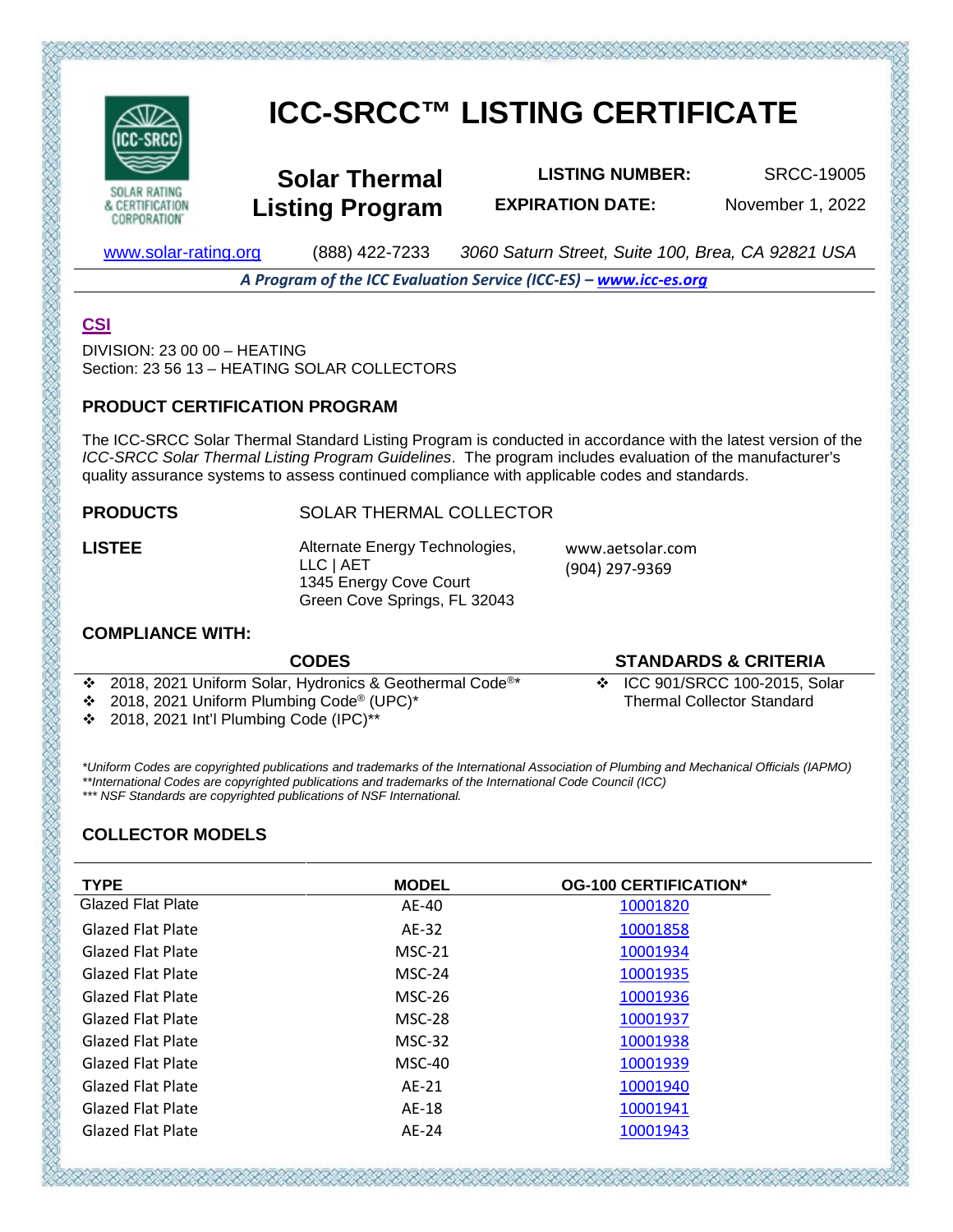# **COLLECTOR MODELS**

| <b>TYPE</b>              | <b>MODEL</b> | <b>OG-100 CERTIFICATION*</b> |
|--------------------------|--------------|------------------------------|
| <b>Glazed Flat Plate</b> | $MS-21$      | 10001956                     |
| <b>Glazed Flat Plate</b> | $MS-24$      | 10001957                     |
| <b>Glazed Flat Plate</b> | $MS-26$      | 10001958                     |
| <b>Glazed Flat Plate</b> | $MS-28$      | 10001959                     |
| <b>Glazed Flat Plate</b> | $MS-32$      | 10001960                     |
| <b>Glazed Flat Plate</b> | MS-40        | 10001961                     |
| <b>Glazed Flat Plate</b> | $MSC-20$     | 10002012                     |
| <b>Glazed Flat Plate</b> | AE-26        | 2011056A                     |

The products listed above have been evaluated by the Solar Rating & Certification Corporation (ICC-SRCC™), an ISO/IEC 17065 accredited and EPA recognized Certification Body, in accordance with the *ICC-SRCC Solar Thermal Listing Program Operating Guidelines* and has been listed by the ICC-SRCC to the codes and standards above. This award of listing is subject to all terms and conditions of the *ICC-SRCC Solar Thermal Listing Program Agreement,* and the documents incorporated therein by reference.

*\* Current certifications to the ICC-SRCC OG-100 and OG-300 programs are available a[t http://www.solar-rating.org/directory](http://www.solar-rating.org/directory)*

#### **INSTALLATION**

Solar thermal collectors must be installed in accordance with the manufacturer's published installation instruction, the applicable code(s) add this listing. Where differences exist, the instructions in this listing must govern.

Where the product requires periodic examination, adjustment, service and or maintenance it must be easily and safely in accordance with the codes in force at the installation site.

Collectors and supports shall be installed in such a manner that water flowing off the collector will not damage the building or cause premature erosion of the roof. Collectors shall be installed in such a manner as to minimize the accumulation of debris. Ground-mounted collectors shall be at least 6" above ground level.

Structural supports shall be selected and installed in such a manner that thermal expansion of the collector and piping will not cause damage to the collector, structural frame or building. Neither wind loading (including uplift) nor the additional weight of filled collectors shall exceed the live or dead load ratings of the building, roof, roof anchorage, foundation or soil. Collector supports shall not impose undue stresses on the collectors. The design load shall be as specified by the codes in force at the installation site and shall include an additional load due to snow accumulation for applicable locations.